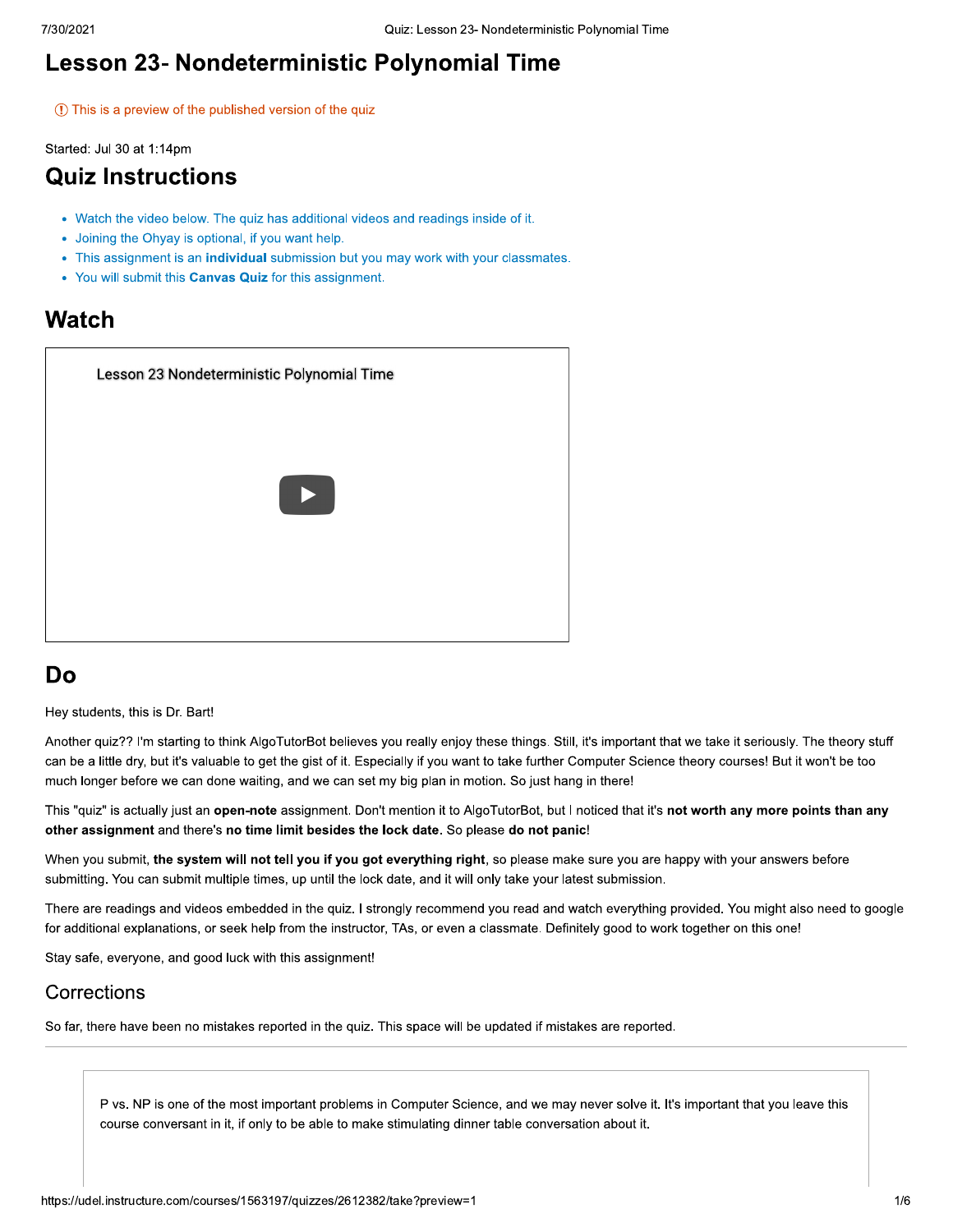| P vs. NP and the Computational Complexity Zoo |
|-----------------------------------------------|
|                                               |
|                                               |
| ▶                                             |
|                                               |
|                                               |
|                                               |

| <b>Question 1</b>                                                                                                                                                          | 1 pts |
|----------------------------------------------------------------------------------------------------------------------------------------------------------------------------|-------|
| Mark all of the following that are True statements.                                                                                                                        |       |
| The term "Non-polynomial" in NP refers to how NP problems cannot be solved in polynomial time, but require exponential time.                                               |       |
| All problems can be classified as either P or NP: either easy or hard.                                                                                                     |       |
| The term "Non-Deterministic" in NP refers to how you can verify a solution in polynomial time, but you cannot compute the solution in<br>polynomial time without guessing. |       |
| The question P vs. NP is a question asking the relationship between two sets of problems.                                                                                  |       |

| <b>Question 2</b>                               |          |              | 1 pts |
|-------------------------------------------------|----------|--------------|-------|
| Mark each statement as True, False, or Unknown. |          |              |       |
| All of the problems in NP are in NP-Complete    | [Choose] | $\checkmark$ |       |
| All of the problems in NP are in NP-Hard        | [Choose] | $\checkmark$ |       |
| All of the problems in P are in NP              | [Choose] | $\checkmark$ |       |
| All of the problems in P are in NP Complete     | [Choose] | $\checkmark$ |       |
|                                                 |          |              |       |

All of the problems in NP-Complete are in NP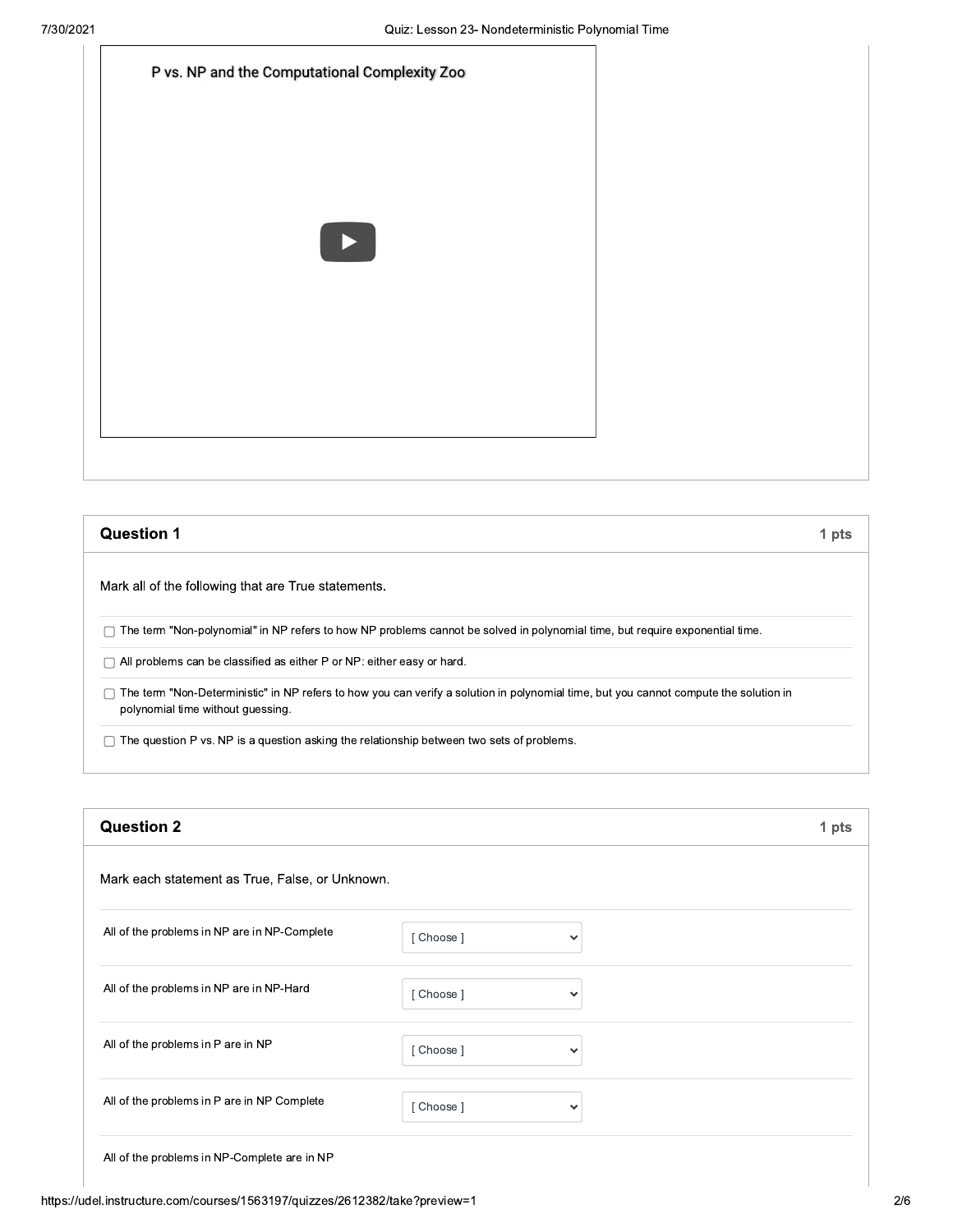| [Choose]                                 | $\sim$ |          |              |
|------------------------------------------|--------|----------|--------------|
| All of the problems in NP-Hard are in NP |        | [Choose] | $\checkmark$ |
|                                          |        |          |              |

| <b>Question 3</b>                                                                                                                                                                                                                                                                               | 1 pts |
|-------------------------------------------------------------------------------------------------------------------------------------------------------------------------------------------------------------------------------------------------------------------------------------------------|-------|
| l recommend you read <u>this page _ (https://eklitzke.org/the-traveling-salesman-problem-is-not-np-complete) t</u> o better understand<br>the nuance of NP/NP-Complete/NP-Hard; but don't expect it to just answer this entire question.<br>Mark all of the following that are True statements. |       |
| NP Hard problems are too hard to compute, which is why they are always impossible.                                                                                                                                                                                                              |       |
| Small instances of NP-Complete problems are necessarily harder to solve than even large instances of P problems.                                                                                                                                                                                |       |
| If a problem is in NP, then it must necessarily require exponential time to compute a solution.                                                                                                                                                                                                 |       |
| NP problems are as hard as it gets - nothing is worse than an NP problem.                                                                                                                                                                                                                       |       |
| It is possible to solve an NP-Complete problem optimally in certain cases.                                                                                                                                                                                                                      |       |
| P problems are always solvable in an acceptable amount of time (i.e., less than a human timespan), no matter what case is given.                                                                                                                                                                |       |
| For the majority of NP-Complete problems' instances, the time required to compute a solution is too prohibitive.                                                                                                                                                                                |       |

#### **Question 4**

1 pts

Match each definition to its most appropriate term. You may find this Stack Overflow post (https://cs.stackexchange.com/questions/75066/what-are-the-differences-between-search-problems-optimization-problems-and-dec) to be helpful.

| Find the appropriate output for a given input.                            | Choose ] | $\checkmark$ |
|---------------------------------------------------------------------------|----------|--------------|
| Find whether there is a solution to the problem.                          | Choose ] | $\checkmark$ |
| Find any solution to a problem.                                           | [Choose] | $\checkmark$ |
| Find the best solution to a problem from among all<br>possible solutions. | Choose 1 | $\checkmark$ |
| What kind of problem is this question best described as?                  | Choose ] | $\checkmark$ |

#### **Question 5**

1 pts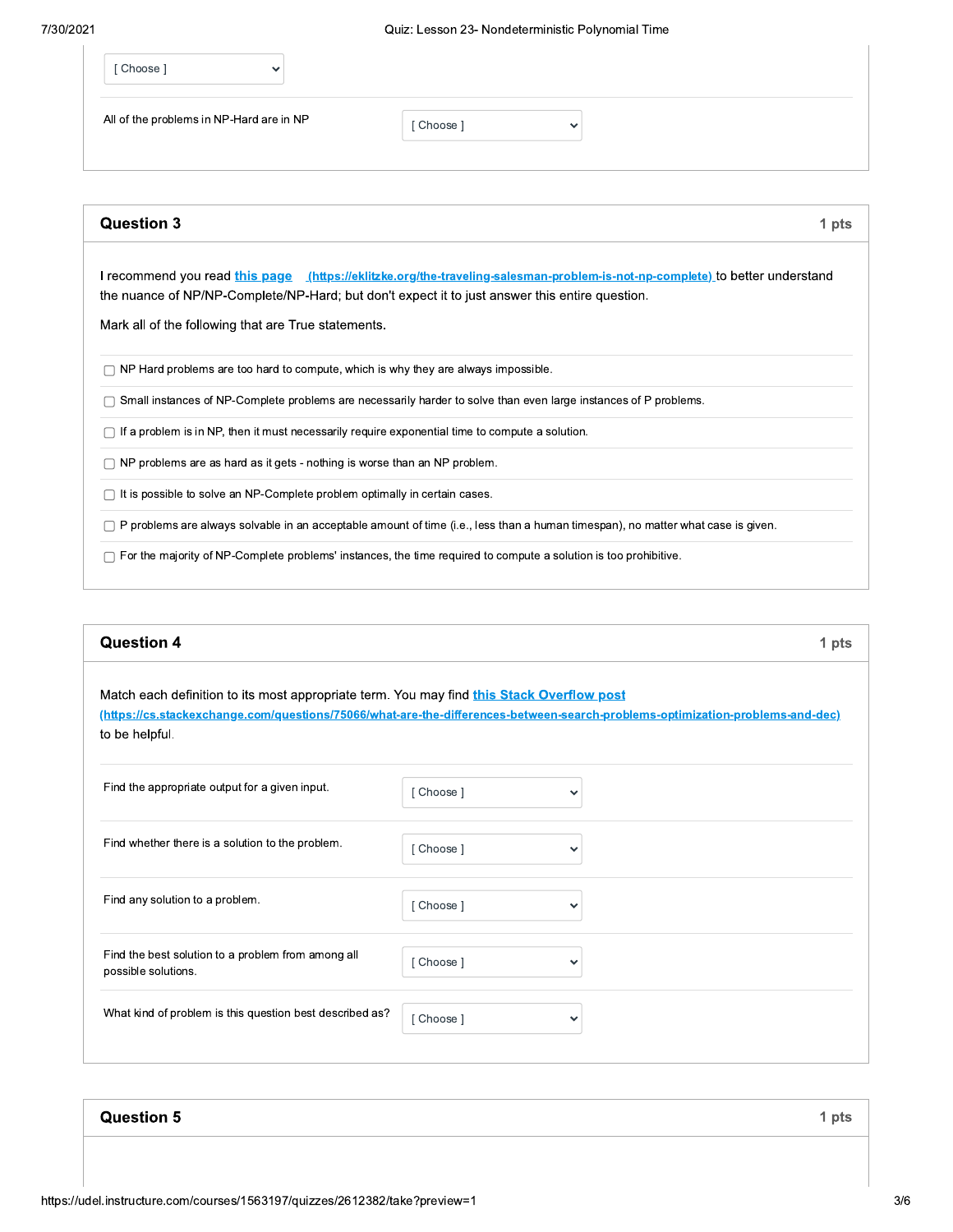You should try to get a list in your head of all the NP-Complete problems, so when you encounter them you know how difficult the problem gets at its worst.

Karp's 21 NP Complete Problems (https://en.wikipedia.org/wiki/Karp%27s 21 NP-complete problems) is a list of particularly important problems, since they were one of the first groups to be proven NP Complete.

The Algorithm Design Manual offers nice, concise descriptions of each one:

- Clique (https://www.algorist.com/problems/Clique.html)
- Set Packing (https://www.algorist.com/problems/Set Packing.html)
- Job Sequencing (https://www.algorist.com/problems/Job Scheduling.html)
- Hamiltonian Cycle (https://www.algorist.com/problems/Hamiltonian\_Cycle.html)
- Satisfiability (https://www.algorist.com/problems/Satisfiability.html)
- Vertex Cover (https://www.algorist.com/problems/Vertex\_Cover.html)
- Chromatic Number (https://www.algorist.com/problems/Vertex\_Coloring.html)

Match each problem description to one of Karp's 21 Problems that it most closely resembles.

| [ Choose ]<br>◡                                             |  |
|-------------------------------------------------------------|--|
| [ Choose ]<br>◡                                             |  |
| [ Choose ]<br>◡                                             |  |
| [ Choose ]<br>◡                                             |  |
| [ Choose ]<br>◡                                             |  |
| [ Choose ]<br>◡                                             |  |
| Corgi at a time, and each Corgi takes a different amount of |  |

# **Question 6**

Classify each problem based on the worst case lower bound needed to compute a solution.

1 pts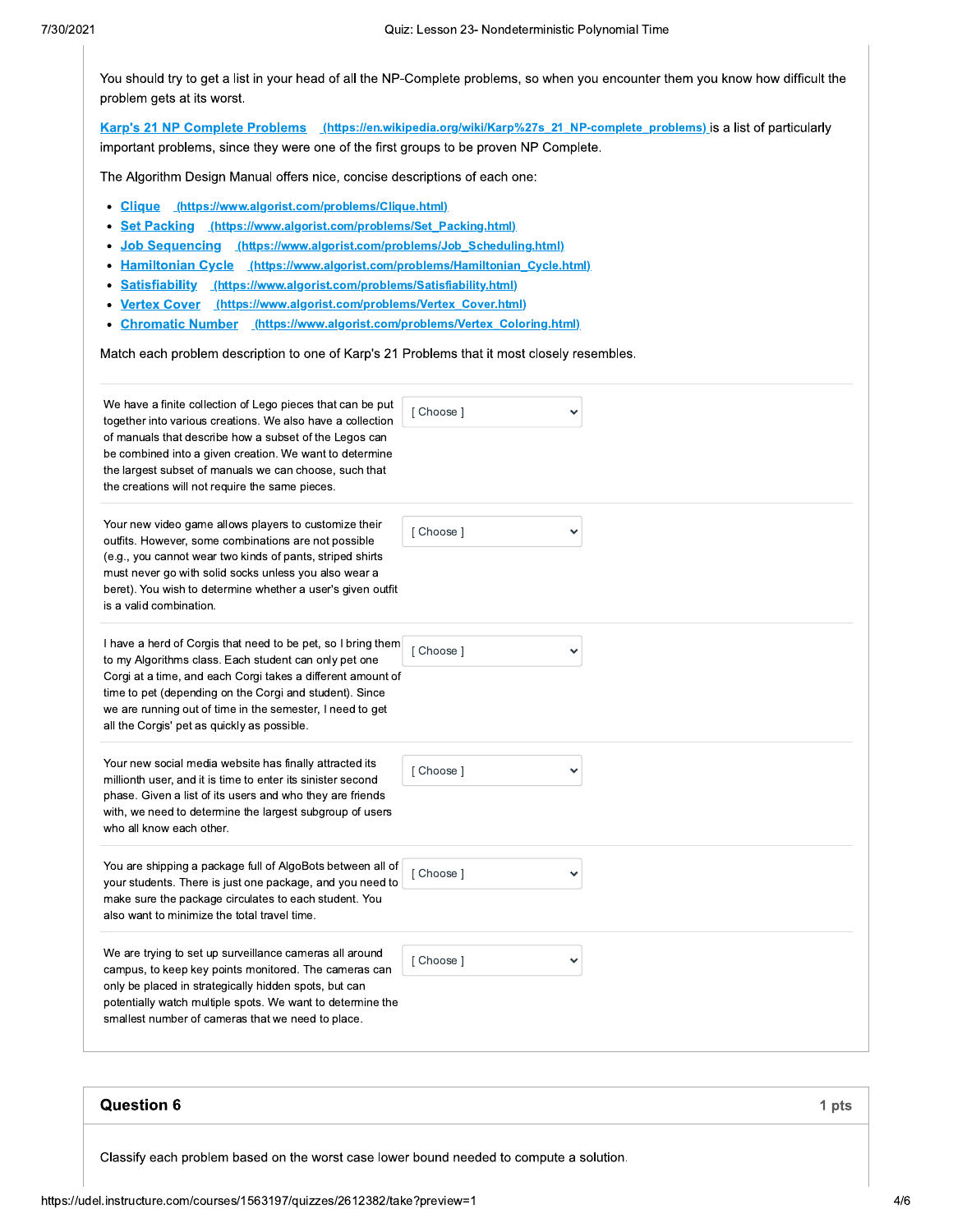| Find the minimum of an unsorted list.                                                                                                                                  | Choose 1 | ◡            |
|------------------------------------------------------------------------------------------------------------------------------------------------------------------------|----------|--------------|
| Iterate through an array of strings and determine which<br>one has the character "Q".                                                                                  | [Choose] | $\checkmark$ |
| Determine if all the rooms in a dungeon can be colored<br>"red" (hard) or "blue" (easy) without any easy rooms next<br>to easy rooms or hard rooms next to hard rooms. | [Choose] | $\checkmark$ |
| Find the shortest path from one vertex in a weighted graph<br>to another                                                                                               | Choose 1 | $\checkmark$ |
| Find the shortest route connecting all vertices in a<br>weighted graph.                                                                                                | Choose ] | ◡            |
| Find the smallest set of rooms in a dungeon that connect<br>to every edge.                                                                                             | [Choose] | ◡            |
| Analyze any given program and its input to determine if it<br>ever stops.                                                                                              | Choose ] | ✓            |

Turing Machines are another key concept in Computer Science theory, and you should know roughly what they are.

If you have not taken CISC303 Automata Theory, you should watch this video to learn about Turing Machines: https://www.youtube.com/watch?v=dNRDvLACg5Q (https://www.youtube.com/watch?v=dNRDvLACg5Q)

(https://www.youtube.com/watch?v=dNRDvLACg5Q)

#### **Question 7**

Your laptop is equivalent in power to a Turing Machine - that is, anything a Turing Machine could compute you could compute on your laptop (and vice versa).

 $\bigcirc$  True

 $\bigcap$  False

#### **Question 8**

1 pts

1 pts

A Non-deterministic Turing Machine can be used to efficiently solve NP-Complete problems, by checking all the possible paths that a computation might require in Polynomial time. How does this work?

You should take a look at this Stack Overflow question (https://cs.stackexchange.com/questions/80563/how-does-anondeterministic-turing-machine-work) about Non-deterministic Turing Machines.